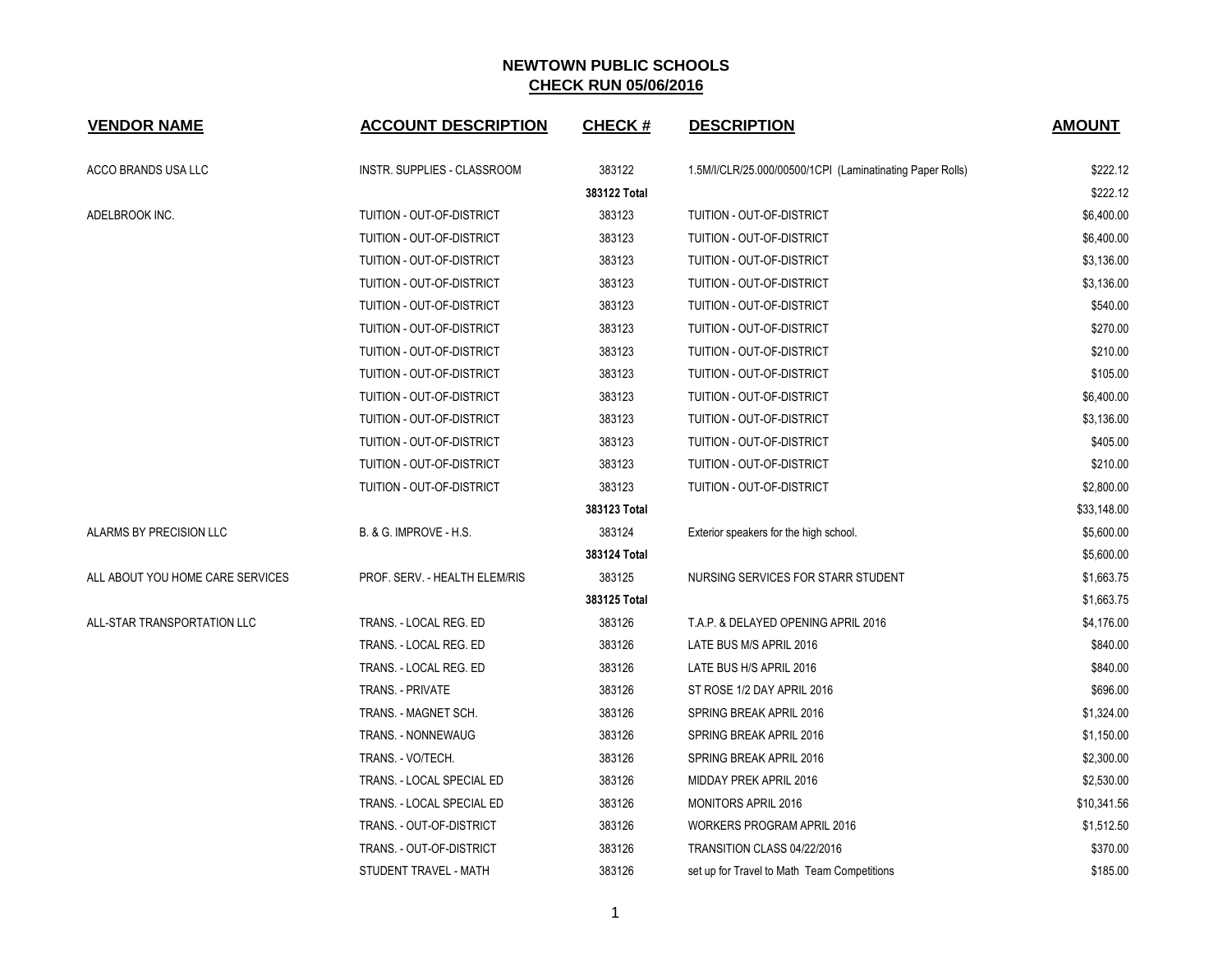| <b>VENDOR NAME</b>                 | <b>ACCOUNT DESCRIPTION</b>         | <b>CHECK#</b> | <b>DESCRIPTION</b>                                              | <b>AMOUNT</b> |
|------------------------------------|------------------------------------|---------------|-----------------------------------------------------------------|---------------|
| ALL-STAR TRANSPORTATION LLC        | STUDENT TRAVEL - MATH              | 383126        | set up for Travel to Math Team Competitions                     | \$88.00       |
|                                    |                                    | 383126 Total  |                                                                 | \$26,353.06   |
| ALTUS POWER FUNDS, LLC SERIES II   | ELECTRICITY - M.S.                 | 383127        | SOLAR POWER APRIL 22,296. KWH                                   | \$2,046.77    |
|                                    |                                    | 383127 Total  |                                                                 | \$2.046.77    |
| ATRION NETWORKING CORPORATION      | REPAIRS - INFO. TECH.              | 383128        | Add four phones to Cisco control thru 6/30/16                   | \$7.97        |
|                                    |                                    | 383128 Total  |                                                                 | \$7.97        |
| AUTO HOME COMMERCIAL               | <b>EMERGENCY REPAIRS - RIS.</b>    | 383129        | PA SYSTEM / CLOCK REPAIRS - RIS                                 | \$290.06      |
|                                    |                                    | 383129 Total  |                                                                 | \$290.06      |
| <b>BAGEL DELIGHT</b>               | <b>CONTRACTED SERV. - SUPER.</b>   | 383130        | BAGELS BOE MEETING 04/28/2016                                   | \$59.95       |
|                                    |                                    | 383130 Total  |                                                                 | \$59.95       |
| MEREDITH C. BRAXTON, ESQ. LLC      | TUITION - OUT-OF-DISTRICT          | 383131        | TUITION - OUT-OF-DISTRICT                                       | \$20,000.00   |
|                                    |                                    | 383131 Total  |                                                                 | \$20,000.00   |
| KATHLEEN M. BREMER                 | CONTRACTED SERV. - WORLD LANG.     | 383132        | STIPEND FOR HOST FOR CHINESE GUEST TEACHER                      | \$150.00      |
|                                    |                                    | 383132 Total  |                                                                 | \$150.00      |
| CAROLINA BIOLOGICAL SUPPLY COMPANY | INSTR. SUPPLIES - CLASSROOM        | 383133        | isopod, pack of 30 # CG-STEL-624                                | \$94.04       |
|                                    | INSTR. SUPPLIES - CLASSROOM        | 383133        | mosquito fish # CG-STL-1380                                     | \$121.40      |
|                                    | INSTR. SUPPLIES - CLASSROOM        | 383133        | snail, pond pack of 30 #CG-STL-489                              | \$94.80       |
|                                    | <b>INSTR. SUPPLIES - CLASSROOM</b> | 383133        | cricket, pack of 30 # CG-ST-715                                 | \$67.44       |
|                                    | INSTR. SUPPLIES - CLASSROOM        | 383133        | shipping-DO NOT SHIP LIVE ANIMALS UNTIL NOTIFIED BY THE SCHOOL. | \$80.91       |
|                                    |                                    | 383133 Total  |                                                                 | \$458.59      |
| CONNIE CARUSO                      | MEDICAL SUPPLIES - ELEM.           | 383134        | <b>MEDICAL SUPPLIES</b>                                         | \$28.45       |
|                                    |                                    | 383134 Total  |                                                                 | \$28.45       |
| CHARTER COMMUNICATIONS             | <b>TELEPHONE &amp; CABLE</b>       | 383135        | SERVE 2015/16                                                   | \$2,413.04    |
|                                    |                                    | 383135 Total  |                                                                 | \$2,413.04    |
| CONNEC-TO-TALK                     | PROF. SERV. - PSYCH/MED. EVAL.     | 383136        | PROF. SERV. - PSYCH/MED. EVAL.                                  | \$880.00      |
|                                    |                                    | 383136 Total  |                                                                 | \$880.00      |
| <b>KRISTINE COTTON</b>             | <b>TUTORS - HOMEBOUND</b>          | 383137        | SERV 04/06/16 - 04/29/16                                        | \$356.25      |
|                                    |                                    | 383137 Total  |                                                                 | \$356.25      |
| SARAH COX, RN                      | MEMBERSHIPS - ELEM.                | 383138        | <b>NASN MEMBERSHIP</b>                                          | \$141.00      |
|                                    | MEMBERSHIPS - ELEM.                | 383138        | CT RN LICENSE                                                   | \$110.00      |
|                                    |                                    | 383138 Total  |                                                                 | \$251.00      |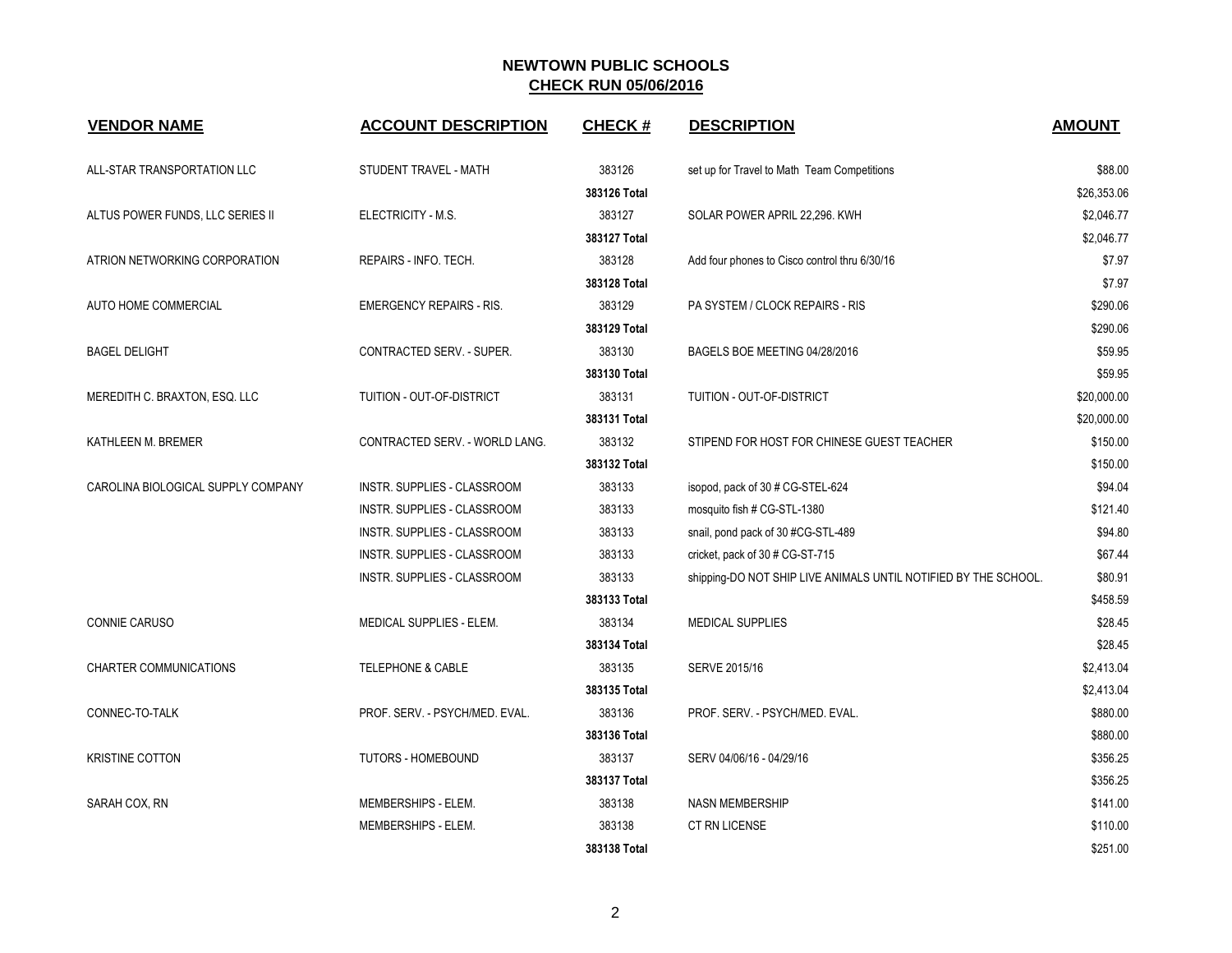| <b>VENDOR NAME</b>                   | <b>ACCOUNT DESCRIPTION</b>         | <b>CHECK#</b> | <b>DESCRIPTION</b>                                             | <b>AMOUNT</b> |
|--------------------------------------|------------------------------------|---------------|----------------------------------------------------------------|---------------|
| DEMCO INC.                           | <b>SUPPLIES - LIBRARY</b>          | 383139        | Assorted Library supplies, see attached.                       | \$1,058.38    |
|                                      | SUPPLIES - LIBRARY                 | 383139        | Shipping.                                                      | \$21.02       |
|                                      |                                    | 383139 Total  |                                                                | \$1,079.40    |
| PAUL DEVINE                          | STAFF TRAVEL - B & G ADMIN.        | 383140        | TRAVEL APRIL 2016                                              | \$102.06      |
|                                      |                                    | 383140 Total  |                                                                | \$102.06      |
| <b>EARTH'S BIRTHDAY PROJECT INC.</b> | <b>INSTR. SUPPLIES - CLASSROOM</b> | 383141        | Painted Lady Butterfly caterpillars                            | \$377.00      |
|                                      | INSTR. SUPPLIES - CLASSROOM        | 383141        | shipping                                                       | \$37.70       |
|                                      |                                    | 383141 Total  |                                                                | \$414.70      |
| <b>EVERSOURCE</b>                    | ELECTRICITY - S.H.                 | 383142        | ELEC 51922733035 77.50 KWH                                     | \$30.95       |
|                                      | ELECTRICITY - S.H.                 | 383142        | ELEC 51934736059 73500. KWH                                    | \$10,142.10   |
|                                      | ELECTRICITY - M.G.                 | 383142        | ELEC 51171733009 30,640. KWH                                   | \$4,910.28    |
|                                      | ELECTRICITY - HOM.                 | 383142        | ELEC 51844633024 48,960. KWH                                   | \$8,313.95    |
|                                      | ELECTRICITY - RIS.                 | 383142        | ELEC 51324453075 129,967. KWH                                  | \$21,701.29   |
|                                      | ELECTRICITY - M.S.                 | 383142        | ELEC 516844302 42,312. KWH                                     | \$7,493.90    |
|                                      | ELECTRICITY - H.S.                 | 383142        | ELEC 51418253076 373,680. KWH                                  | \$57,807.04   |
|                                      | ELECTRICITY - H.S.                 | 383142        | ELEC 51318375011 2,500. KWH                                    | \$369.76      |
|                                      | ELECTRICITY - H.S.                 | 383142        | ELEC 51223253097 30. KWH                                       | \$97.81       |
|                                      | <b>ENERGY - ELECTRICITY</b>        | 383142        | ELEC 51084633023 31,520. KWH                                   | \$5,083.49    |
|                                      |                                    | 383142 Total  |                                                                | \$115,950.57  |
| <b>EVERSOURCE</b>                    | PROPANE & NATURAL GAS - RIS.       | 383143        | GAS 57526160064 217 CCF                                        | \$294.95      |
|                                      | PROPANE & NATURAL GAS - M.S.       | 383143        | GAS 57201350022 270, CCF                                       | \$351.28      |
|                                      | PROPANE & NATURAL GAS - H.S.       | 383143        | GAS 57379855042 460. CCF                                       | \$578.73      |
|                                      |                                    | 383143 Total  |                                                                | \$1,224.96    |
| F & M ELECTRICAL SUPPLY CO, INC.     | B. & G. REPAIRS - H.S.             | 383144        | WIRING FOR NEW FRYOLATER AT CONCESSION STAND - NHS             | \$218.94      |
|                                      | B. & G. REPAIRS - H.S.             | 383144        | WIRING FOR NEW FRYOLATER AT CONCESSION STAND - NHS             | \$28.19       |
|                                      | B. & G. REPAIRS - H.S.             | 383144        | PARKING LOT LIGHTS - NHS                                       | \$138.27      |
|                                      | <b>B&amp;G SUPPLIES - MAINT.</b>   | 383144        | MISC. ELECTRICAL REPAIR PARTS TO LAST THROUGH END OF FISCAL Y  | \$379.31      |
|                                      |                                    | 383144 Total  |                                                                | \$764.71      |
| FOLLETT SCHOOL SOLUTIONS INC.        | TEXTBOOKS - WORLD LANG.            | 383145        | 40 AP SPANISH TEXTBOOKS, 30 AP FRENCH TEXTBOOKS, 10 AP ITALIAN | \$2,200.60    |
|                                      |                                    | 383145 Total  |                                                                | \$2,200.60    |
| FOLLETT SCHOOL SOLUTIONS INC.        | <b>SUPPLIES - LIBRARY</b>          | 383146        | See Attached - No Shipping                                     | \$451.31      |
|                                      | <b>SUPPLIES - LIBRARY</b>          | 383146        | See Attached - No Shipping                                     | (\$42.78)     |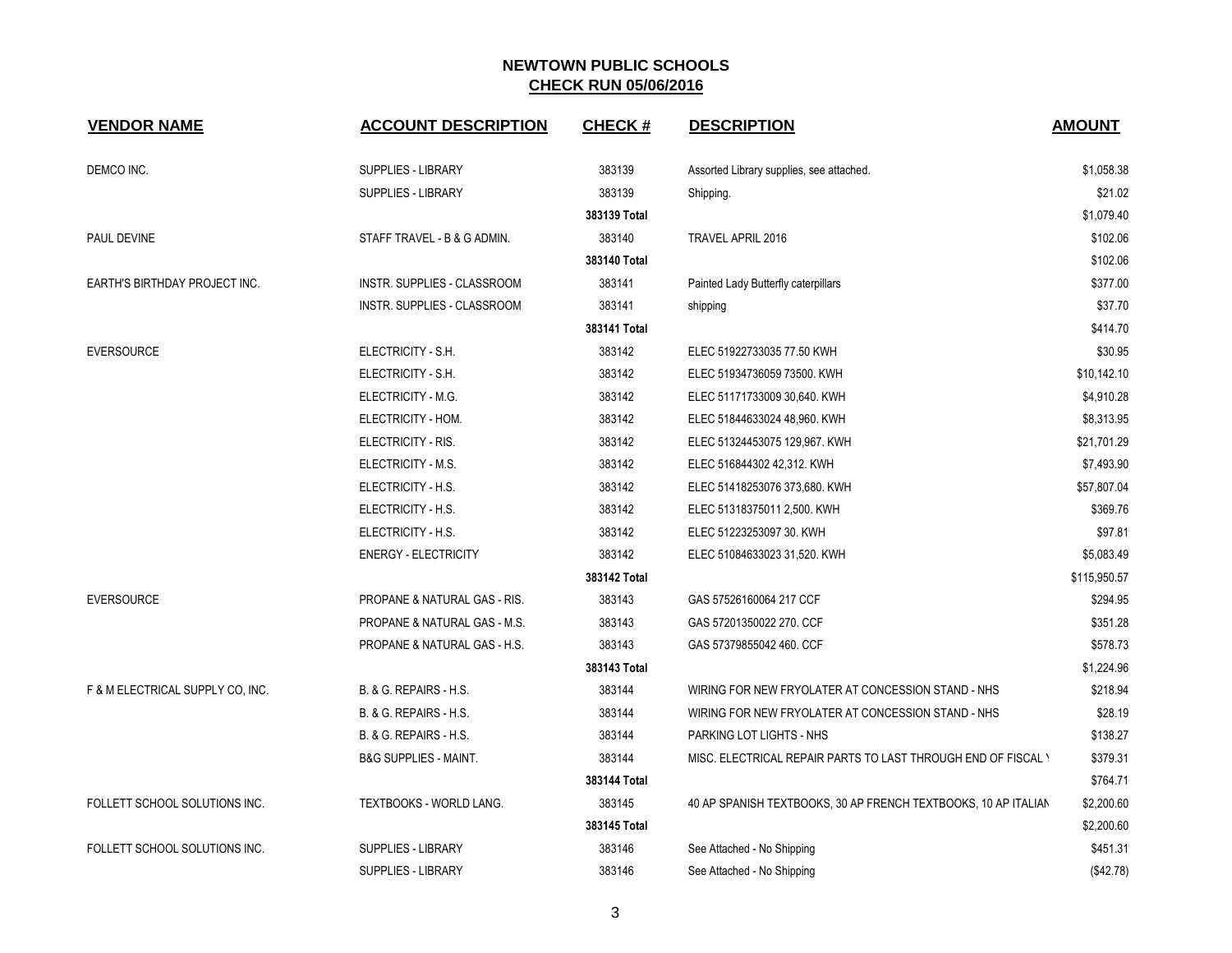| <b>VENDOR NAME</b>              | <b>ACCOUNT DESCRIPTION</b>               | <b>CHECK#</b> | <b>DESCRIPTION</b>                                        | <b>AMOUNT</b> |
|---------------------------------|------------------------------------------|---------------|-----------------------------------------------------------|---------------|
| FOLLETT SCHOOL SOLUTIONS INC.   | <b>SUPPLIES - LIBRARY</b>                | 383146        | See Attached - No Shipping                                | \$187.06      |
|                                 | <b>SUPPLIES - LIBRARY</b>                | 383146        | See Attached - No Shipping                                | \$60.81       |
|                                 | DUE FROM EDUCATION FUNDS                 | 383146        | CM PO 52274                                               | (\$9.66)      |
|                                 | DUE FROM EDUCATION FUNDS                 | 383146        | CM PO 52274                                               | (\$18.63)     |
|                                 |                                          | 383146 Total  |                                                           | \$628.11      |
| THE FOUNDATION SCHOOL           | TUITION - OUT-OF-DISTRICT                | 383147        | TUITION - OUT-OF-DISTRICT                                 | \$24,556.00   |
|                                 |                                          | 383147 Total  |                                                           | \$24,556.00   |
| <b>GLOBAL MECHANICAL LLC</b>    | <b>EMERGENCY REPAIRS - H.S.</b>          | 383148        | C WING SEWAGE SMELL / MAIN HOUSE PUMP #1 REPAIR           | \$683.77      |
|                                 | <b>EMERGENCY REPAIRS - H.S.</b>          | 383148        | C WING SEWAGE SMELL / MAIN HOUSE PUMP #1 REPAIR           | \$1,168.22    |
|                                 |                                          | 383148 Total  |                                                           | \$1,851.99    |
| HAMMER ENTERPRSES, LLC          | <b>REPAIR &amp; MAINTENANCE SERVICES</b> | 383149        | REPLACE CLASSROOM BLINDS - HAWL                           | \$1,565.00    |
|                                 |                                          | 383149 Total  |                                                           | \$1,565.00    |
| HAT CITY PAPER & SUPPLY CO.     | <b>B&amp;G SUPPLIES - CUSTODIAL</b>      | 383150        | PAPER TOWEL / HAND CLEANER - CUSTODIAL SUPPLIES           | \$2,552.00    |
|                                 |                                          | 383150 Total  |                                                           | \$2,552.00    |
| HP INC.                         | EQUIPMENT - INFO. TECH.                  | 383151        | HP EliteBook 840 G2, i5, 8GB 160 DDR3 SDRAM               | (\$54,956.16) |
|                                 | EQUIPMENT - INFO. TECH.                  | 383151        | HP EliteBook 840 G2, i5, 8GB 160 DDR3 SDRAM               | \$55,125.00   |
|                                 |                                          | 383151 Total  |                                                           | \$168.84      |
| HUGH'S MECHANICAL EQUIPMENT LLC | PROF. SERV. - B. & G.                    | 383152        | UNDERGROUND TANK INSPECTIONS                              | \$1,350.00    |
|                                 |                                          | 383152 Total  |                                                           | \$1,350.00    |
| <b>ITSAVVY LLC</b>              | <b>INSTR. SUPPLIES - WORLD LANG.</b>     | 383153        | PART#: 50228/C2G SELECT VGA + 3.5MM A/V CABLE 25 FT BLACK | \$139.08      |
|                                 | <b>INSTR. SUPPLIES - MATH</b>            | 383153        | PART#: 50228/C2G SELECT VGA + 3.5MM A/V CABLE 25 FT BLACK | \$139.08      |
|                                 | INSTR. SUPPLIES - SOC. STUDIES           | 383153        | PART#: 50228/C2G SELECT VGA + 3.5MM A/V CABLE 25 FT BLACK | \$139.08      |
|                                 |                                          | 383153 Total  |                                                           | \$417.24      |
| <b>LISA JOHNS</b>               | STAFF TRAVEL - INFO. TECH.               | 383154        | Intradistrict travel                                      | \$48.33       |
|                                 |                                          | 383154 Total  |                                                           | \$48.33       |
| JONES SCHOOL SUPPLY CO. INC.    | OFF. SUPPLIES - ADMIN.                   | 383155        | <b>Award Certificates</b>                                 | \$42.25       |
|                                 | OFF. SUPPLIES - ADMIN.                   | 383155        | Shipping                                                  | \$5.25        |
|                                 |                                          | 383155 Total  |                                                           | \$47.50       |
| LEAHY'S FUELS INC.              | PROPANE & NATURAL GAS - M.G.             | 383156        | PROPANE 56117G 194.7 UNITS                                | \$290.10      |
|                                 |                                          | 383156 Total  |                                                           | \$290.10      |
| DEBORAH LINLEY LLC              | <b>INSTR. SUPPLIES - WORLD LANG.</b>     | 383157        | TANGO WORKSHOPS GIVEN TO SPANISH CLASSES                  | \$175.00      |
|                                 |                                          | 383157 Total  |                                                           | \$175.00      |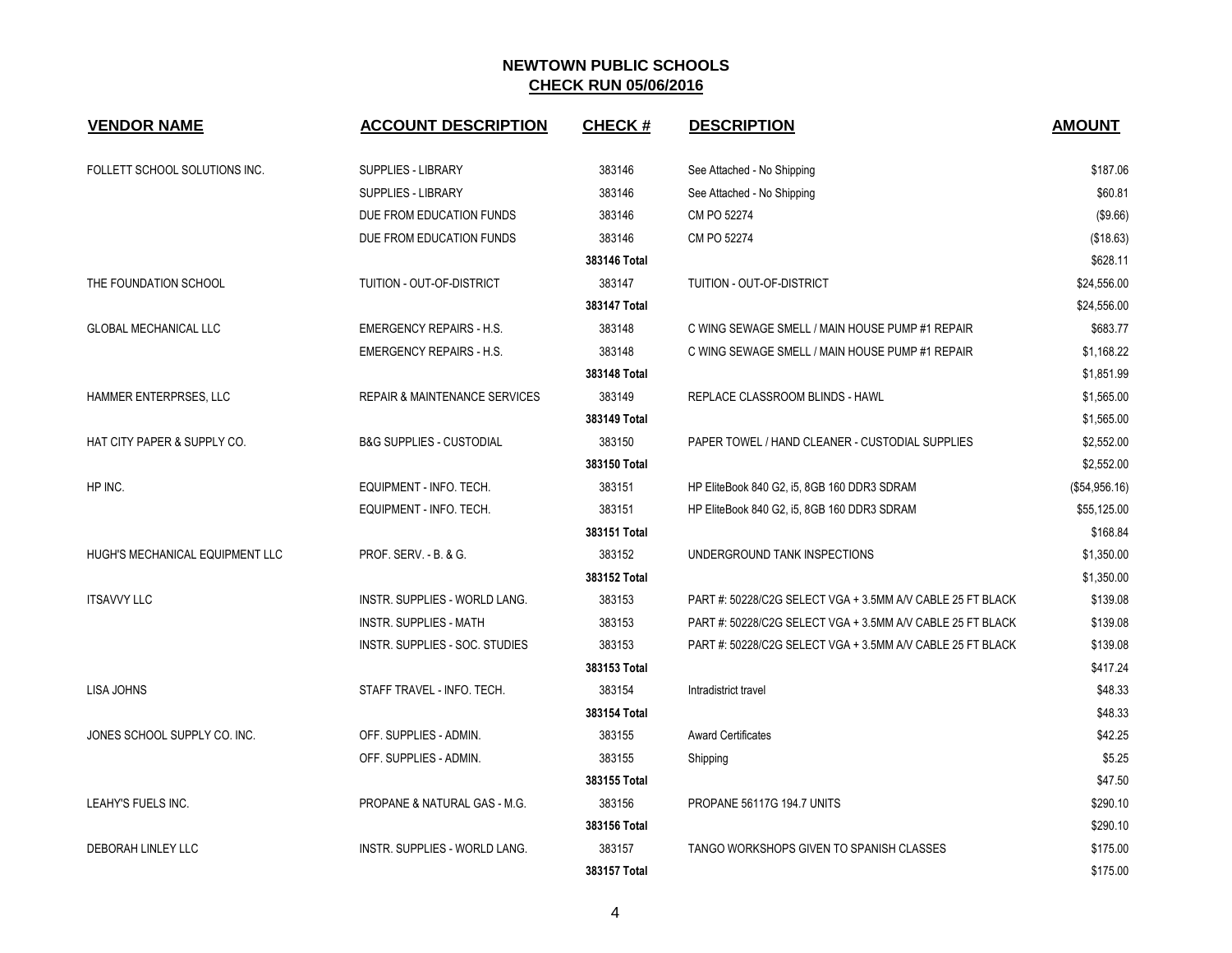| <b>VENDOR NAME</b>         | <b>ACCOUNT DESCRIPTION</b>          | <b>CHECK#</b> | <b>DESCRIPTION</b>                        | <b>AMOUNT</b> |
|----------------------------|-------------------------------------|---------------|-------------------------------------------|---------------|
| W.B. MASON., INC.          | OFF. SUPPLIES - BUS. SERV.          | 383158        | <b>SUPPLIES 2015/16</b>                   | \$14.00       |
|                            | OFF. SUPPLIES - BUS. SERV.          | 383158        | <b>SUPPLIES 2015/16</b>                   | \$24.95       |
|                            | OFF. SUPPLIES - BUS. SERV.          | 383158        | COFFEE 2015/16                            | \$44.95       |
|                            | OFF. SUPPLIES - BUS. SERV.          | 383158        | <b>WATER 2015/16</b>                      | \$65.94       |
|                            | OFF. SUPPLIES - BUS. SERV.          | 383158        | WATER 2015/16                             | (\$78.00)     |
|                            | OFF. SUPPLIES - INFO. TECH.         | 383158        | Water and office supplies                 | \$17.97       |
|                            | <b>INSTR. SUPPLIES - ENGLISH</b>    | 383158        | SEE ATTACHED LIST                         | (\$170.61)    |
|                            | <b>B&amp;G SUPPLIES - ADMIN.</b>    | 383158        | BOTTLED WATER - MAINT DEPT.               | (\$30.00)     |
|                            | <b>B&amp;G SUPPLIES - ADMIN.</b>    | 383158        | BOTTLED WATER - MAINT DEPT.               | \$54.95       |
|                            | INSTR. SUPPLIES - SOC. STUDIES      | 383158        | FOOD SERVE, CREMR LIQUID NES35110BX       | \$27.54       |
|                            | INSTR. SUPPLIES - SOC. STUDIES      | 383158        | PAD EASEL REC VP, WE                      | \$1,135.76    |
|                            | INSTR. SUPPLIES - SOC. STUDIES      | 383158        | TISSUE PUFF 3PK WH                        | \$49.95       |
|                            | INSTR. SUPPLIES - SOC. STUDIES      | 383158        | COFFEE, KCUP, SHAZAM, MEDIUM 24/BX        | \$35.96       |
|                            |                                     | 383158 Total  |                                           | \$1,193.36    |
| WILLIAM B. MEYER INC.      | OFF. SUPPLIES - PUPIL SERV.         | 383159        | <b>RECORDS MANAGEMENT</b>                 | \$61.44       |
|                            |                                     | 383159 Total  |                                           | \$61.44       |
| MOBILE MINI, INC.          | EQUIP RENTAL - B&G                  | 383160        | STORAGE CONTAINER RENTAL E726 - 2015-2016 | \$75.00       |
|                            |                                     | 383160 Total  |                                           | \$75.00       |
| E. A. MORSE & CO. INC.     | <b>B&amp;G SUPPLIES - CUSTODIAL</b> | 383161        | <b>NABC - CUST SUPPLIES</b>               | \$1,449.00    |
|                            |                                     | 383161 Total  |                                           | \$1,449.00    |
| <b>NCS PEARSON INC.</b>    | INSTR. SUPPLIES - PSYCH.            | 383162        | BASC3 PLEASE ORDER AS PER ATTACHED        | \$450.00      |
|                            | <b>INSTR. SUPPLIES - PSYCH.</b>     | 383162        | BASC3 PLEASE ORDER AS PER ATTACHED        | \$1,661.10    |
|                            |                                     | 383162 Total  |                                           | \$2,111.10    |
| NEWTOWN BOARD OF EDUCATION | MEDICAL INS. PREMIUMS               | 383163        | <b>LONG TERM DISABILITY</b>               | \$2,050.50    |
|                            | <b>ADMINISTRATION FEES</b>          | 383163        | RETIREE ADM FEE MARCH 2016                | \$220.00      |
|                            | <b>ADMINISTRATION FEES</b>          | 383163        | RETIREE ADM FEE APRIL 2016                | \$215.00      |
|                            | <b>ADMINISTRATION FEES</b>          | 383163        | COBRA ADM FEE APRIL 2016                  | \$300.00      |
|                            | <b>ADMINISTRATION FEES</b>          | 383163        | COBRA ADM FEE MAY 2016                    | \$300.00      |
|                            | LIFE INSURANCE                      | 383163        | <b>AD&amp;D PREMIUM</b>                   | \$1,190.70    |
|                            | LIFE INSURANCE                      | 383163        | <b>LIFE PREMIUM</b>                       | \$5,953.50    |
|                            |                                     | 383163 Total  |                                           | \$10,229.70   |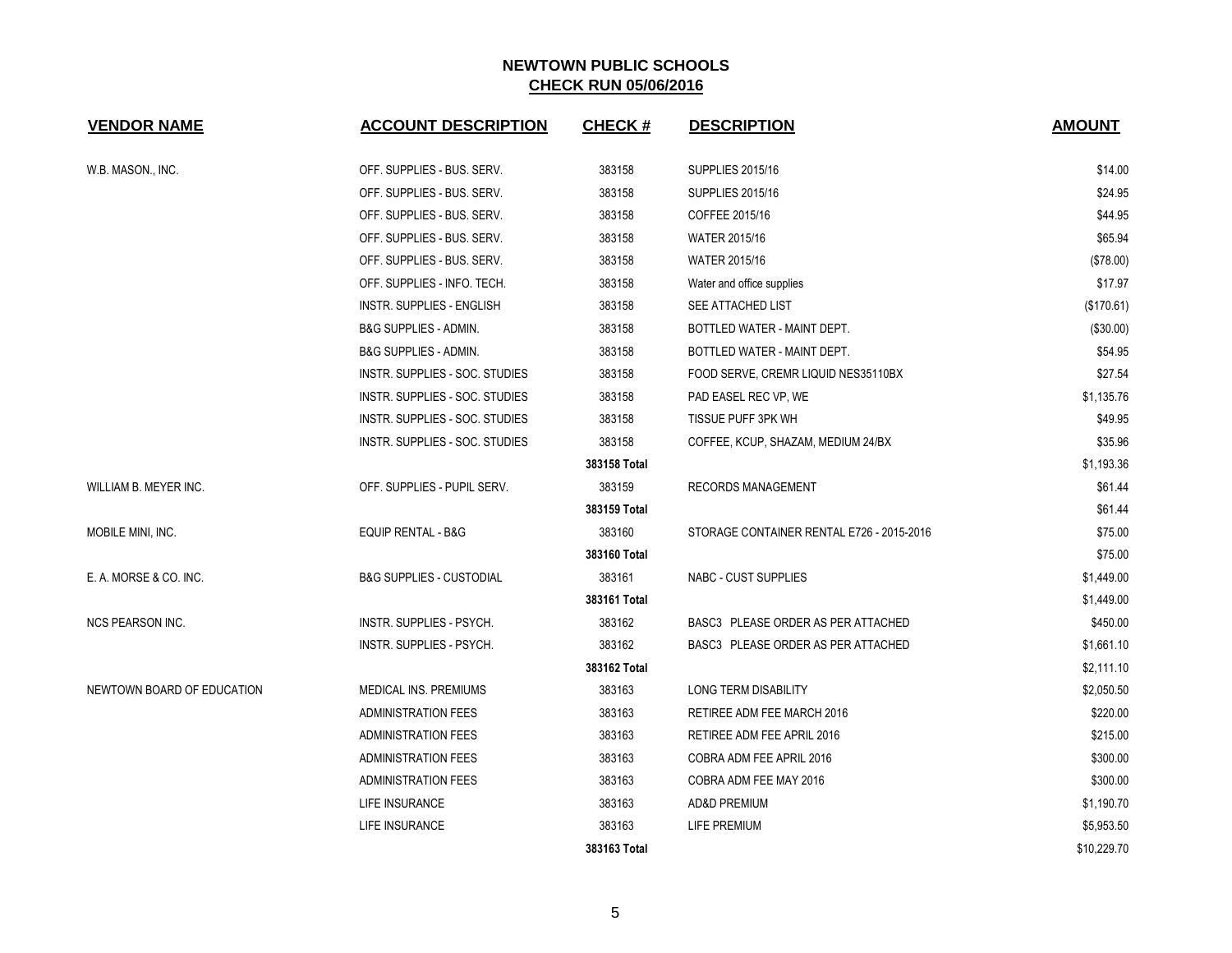| <b>VENDOR NAME</b>                   | <b>ACCOUNT DESCRIPTION</b>       | <b>CHECK#</b> | <b>DESCRIPTION</b>                                | <b>AMOUNT</b> |
|--------------------------------------|----------------------------------|---------------|---------------------------------------------------|---------------|
| <b>ON-SITE SHREDDING</b>             | CONTRACTED SERV. - BUS. SERV.    | 383164        | SHREDDING SERV 2015/16                            | \$40.00       |
|                                      | OFF. SUPPLIES - ADMIN.           | 383164        | Shredding fee.2015/16                             | \$25.00       |
|                                      |                                  | 383164 Total  |                                                   | \$65.00       |
| OTIS ELEVATOR COMPANY                | <b>B&amp;G CONTRACTED SERV.</b>  | 383165        | ELEVATOR SVC CONTRACT - HAWL / RIS 2015-2016      | \$859.38      |
|                                      |                                  | 383165 Total  |                                                   | \$859.38      |
| PAPER DIRECT CO                      | OFF. SUPPLIES - ADMIN.           | 383166        | Gold Seals for awards.                            | \$27.98       |
|                                      | OFF. SUPPLIES - ADMIN.           | 383166        | shipping                                          | \$11.99       |
|                                      |                                  | 383166 Total  |                                                   | \$39.97       |
| J.W. PEPPER & SON INC.               | <b>INSTR. SUPPLIES - MUSIC</b>   | 383167        | <b>MUSIC SUPPLIES</b>                             | \$153.99      |
|                                      | <b>INSTR. SUPPLIES - MUSIC</b>   | 383167        | MUSIC SUPPLIES                                    | \$70.50       |
|                                      |                                  | 383167 Total  |                                                   | \$224.49      |
| PRESIDENT'S EDUCATION AWARDS PROGRAM | OFF. SUPPLIES - ADMIN.           | 383168        | Presidential Award Pins, Large, RED               | \$315.00      |
|                                      |                                  | 383168 Total  |                                                   | \$315.00      |
| ELIZABETH T. RICKEY                  | TUTORS - HOMEBOUND               | 383169        | <b>TUTORS - HOMEBOUND</b>                         | \$800.00      |
|                                      |                                  | 383169 Total  |                                                   | \$800.00      |
| ROYBAL & SONS FIRE EQUIPMENT CO.     | <b>B&amp;G CONTRACTED SERV.</b>  | 383170        | SEMI ANNUAL FIRE EXTINGUISHER SVC - 2015-2016     | \$74.30       |
|                                      | <b>B&amp;G CONTRACTED SERV.</b>  | 383170        | SEMI ANNUAL FIRE EXTINGUISHER SVC - 2015-2016     | \$109.72      |
|                                      |                                  | 383170 Total  |                                                   | \$184.02      |
| SAGE PUBLICATIONS INC.               | <b>SUPPLIES - LIBRARY</b>        | 383171        | 2016 hosting fee for CQ Researcher online.        | \$250.00      |
|                                      |                                  | 383171 Total  |                                                   | \$250.00      |
| <b>SCHOLASTIC READING CLUB</b>       | <b>TEXTBOOKS - READING</b>       | 383172        | For purchase of books to build classroom library. | \$5.00        |
|                                      | <b>TEXTBOOKS - READING</b>       | 383172        | For purchase of books to build classroom library. | \$45.00       |
|                                      |                                  | 383172 Total  |                                                   | \$50.00       |
| SCHOOL KIDS HEALTHCARE               | INSTR. SUPPLIES - CLASSROOM      | 383173        | TISSUES KLEENX-F3607                              | \$94.00       |
|                                      |                                  | 383173 Total  |                                                   | \$94.00       |
| SHIPMAN & GOODWIN                    | PROF. SERV. - SUPER.             | 383174        | PROF SERV MARCH 2016                              | \$9,975.50    |
|                                      |                                  | 383174 Total  |                                                   | \$9,975.50    |
| <b>SILVER HILL HOSPITAL</b>          | <b>TUITION - OUT-OF-DISTRICT</b> | 383175        | EDUCATIONAL SERVICES                              | \$2,600.00    |
|                                      |                                  | 383175 Total  |                                                   | \$2,600.00    |
| SOCIAL LEARNING CENTER, LLC          | PROF. SERV. - PSYCH/MED. EVAL.   | 383176        | PROF. SERV. - PSYCH/MED. EVAL.                    | \$450.00      |
|                                      | PROF. SERV. - PSYCH/MED. EVAL.   | 383176        | PROF. SERV. - PSYCH/MED. EVAL.                    | \$750.00      |
|                                      |                                  | 383176 Total  |                                                   | \$1,200.00    |